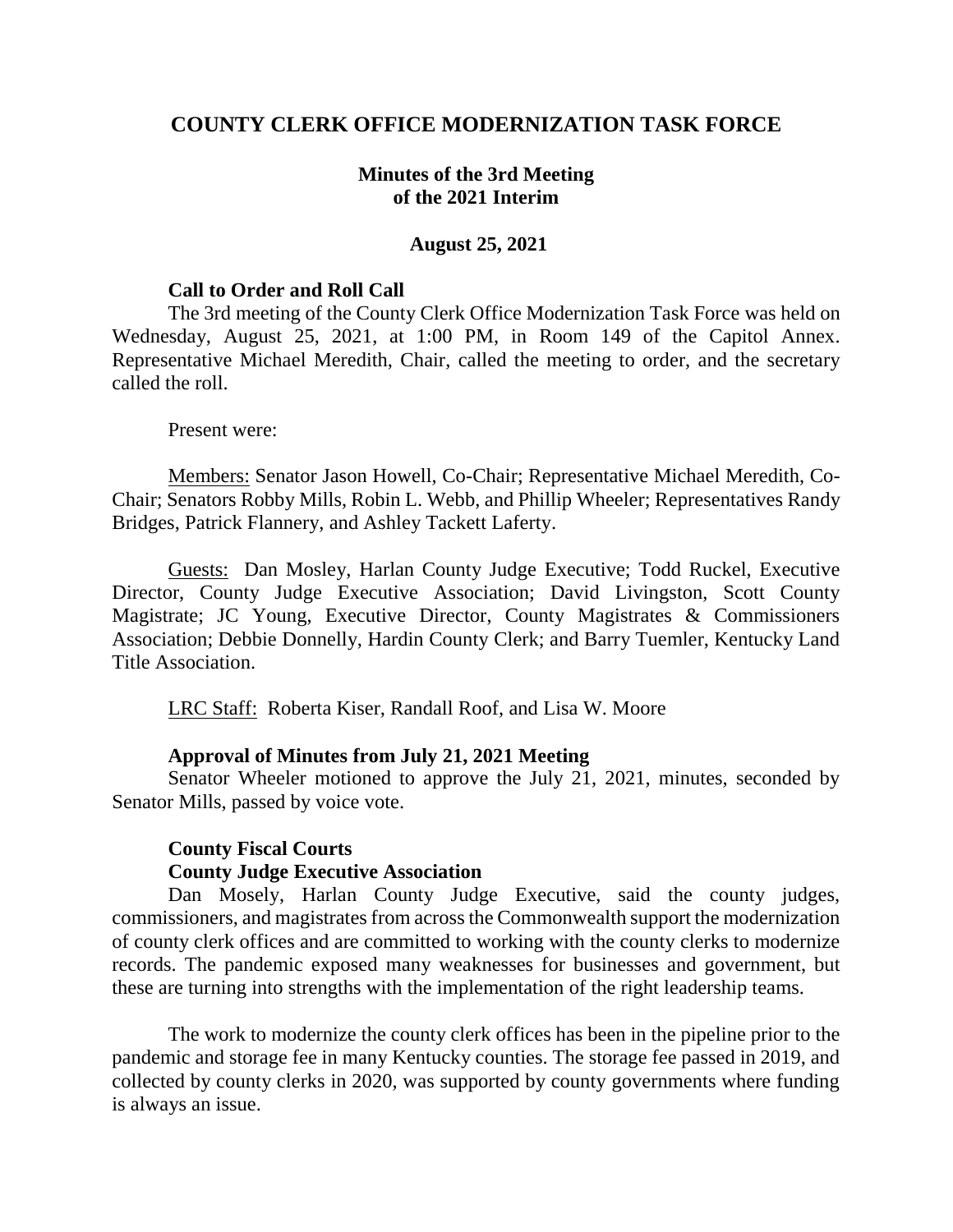## **County Magistrate & Commissioners Association**

David Livingston, Scott County Magistrate, said the association consists of 164 elected county magistrates and county elected commissioners across the Commonwealth. County magistrates and county commissioners collectively serve as the legislative body of the county. Fiscal courts provide the financial oversight of the county government as assigned in statute.

Mr. Livingston said 2020 was an odd year for local governments, and some revenue categories were very difficult to project. He stated Scott County projected 30 percent less revenue because budget planning was so difficult. It is difficult to determine if revenue increased because of the implementation of the document storage fee or because of the sheer volume of all fees collected by the county clerk's office. The county clerks would have a better breakdown of collections per fee. In some counties if the document storage fee increased revenues for a county clerk's office, it does not necessarily mean it was turned over to the fiscal court's office at the end of the year. He did note that not every county saw an increase in excess fees, as some of the funds were utilized by the county clerks with fiscal court approval for normal business upgrades and record retention. Counties that have small offices and were forced to close due to the pandemic may have seen negative impacts. One year of data, especially in a 2020 pandemic year, is hard to judge.

Mr. Livingston said county fiscal courts are committed to working with county clerks on all projects including elections, record retentions, and other services provided by the office. Modernization of records will take time, and fiscal courts may have to find additional pools of resources to fund the remaining cost of the project. Lastly, the county clerk is the caretaker of the records as defined in statute. The county clerk will continue to work closely with the fiscal courts and be an advocate for local government services.

In response to Senator Wheeler, Mr. Mosley said each county breakdown of fees is different as well as fiscal year start-up costs. Some counties report receiving \$0 and some receive thousands back from their county clerks. Mr. Livingston added that a one size fits all approach will not work for counties across Kentucky.

In response to Chairman Meredith, Mr. Mosely said Harlan County generated in excess of \$26,000 that was collected from the document storage fee and turned in to the county clerk. The adjusted costs for employee salaries, and the rising costs of health insurance and pension obligations are issues that need funds.

In response to Senator Howell, Mr. Mosely said the Harlan County clerk estimated that it would cost approximately \$750,000 to bring the county clerk office online, although that figure was not substantiated. This is a cost to digitize the records basically from scratch and there have been no discussions on the cost of electronic filing. The clerks are open to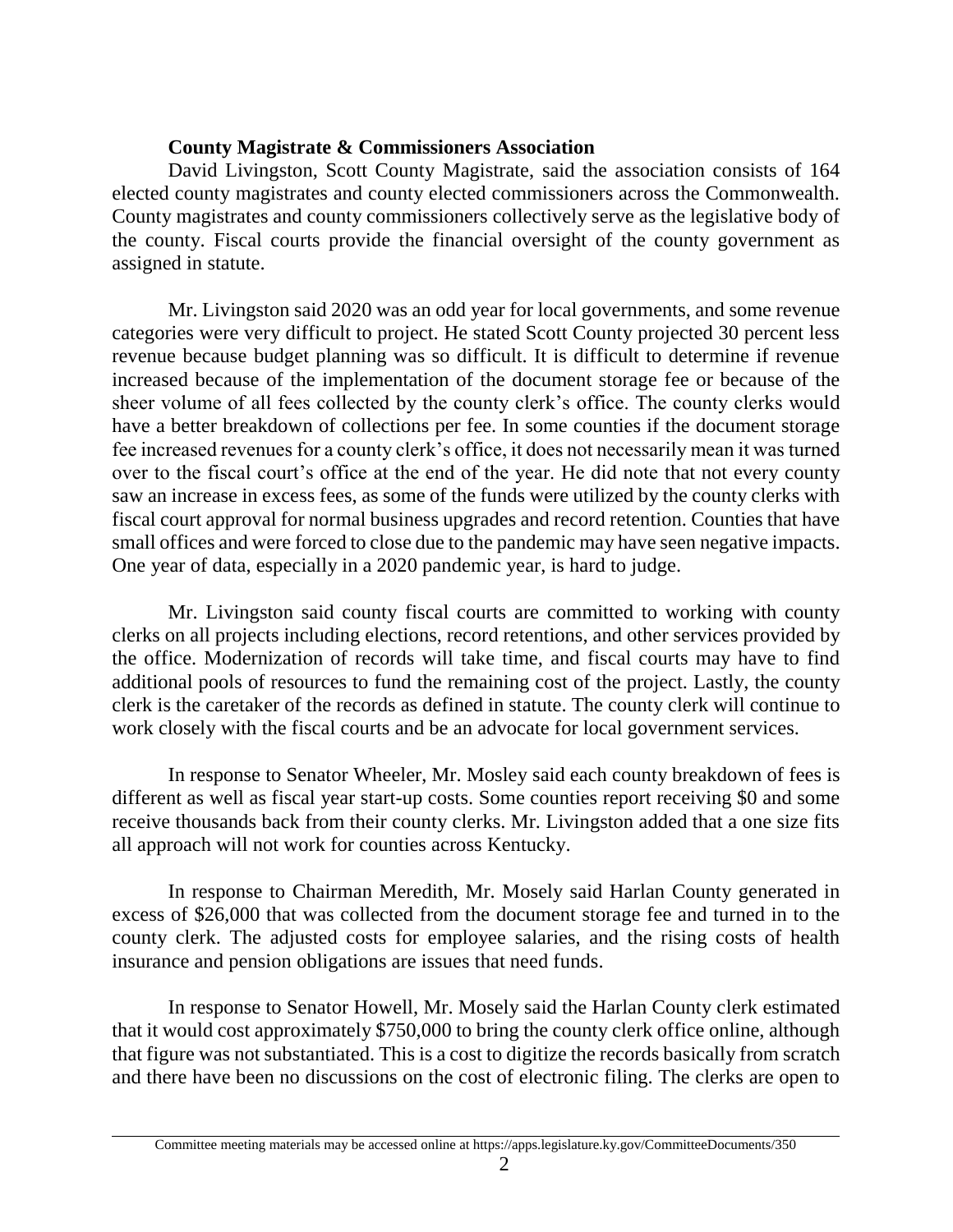moving online but are concerned about finding the revenue. The \$26,000 extra being generated through the document storage fee is not going to cover all the costs.

J.C. Young, Executive Director, County Magistrates & Commissioners, said there is no sweeping of funds by counties. He said that is a term used by budget staff and others at the state level. Excess funds are turned over at the end of the year.

Chairman Meredith commented on understanding the importance of excess fees to county budgets. He said any real action will revolve around the permanent storage fee in the near term. There was a bill filed in the 21RS of the General Assembly that established this fee to help cover the costs of county clerk office modernization efforts, and would not be subject to the excess fee rules. Mr. Livingston said the permanent storage fee is not going to cover the cost of digitizing the records and other funds will have to be provided through the fiscal court. If so, they would like oversight on the fees that should be going to the modernization as well. Chairman Meredith also mentioned obtaining grant and pandemic funds through the library and archives and distributing throughout the county clerk offices. He said all options will be considered as part of the process to get modernization efforts underway.

## **County Clerk Fee Polling**

Debbie Donnelly, Hardin County Clerk, stated that Hardin County operates on a 75/25 percent budget. The 75 percent is designated for salaries, insurance, and pensions and administered through the Finance and Administration Cabinet, and the 25 percent monies are given to the fiscal courts on a quarterly basis. Any excess funds at the end of the term are turned in to the fiscal courts as well. The county clerks always begin a new term with \$0 and must have their budgets approved through the fiscal courts. In January the clerks often rely on the vehicle registration dollars to make payroll for that month.

In response to Senator Wheeler, Ms. Donnelly said counties that are over 70,000 turn in all excess monies to the fiscal court at the end of the county clerk's elected term. Counties that have populations under 70,000 are required to submit the excess funds at the end of each year.

In response to Senator Wheeler regarding county clerk satisfaction with budgeting issues, Ms. Donnelly said the system in place works very well. The document storage fee needs to stay with the county clerks until the end of their term, regardless of county size, to help maintain and run the office. This includes e-recording, especially since some counties are starting from scratch and others have new hardware and software.

# **Title Opinions**

Barry Tuemler, Kentucky Land Title Association, said the purchase of land or a home is often one of the biggest purchases of a buyer's life and having a clean title is essential. A title insurance policy is the contract of indemnity between the title insurance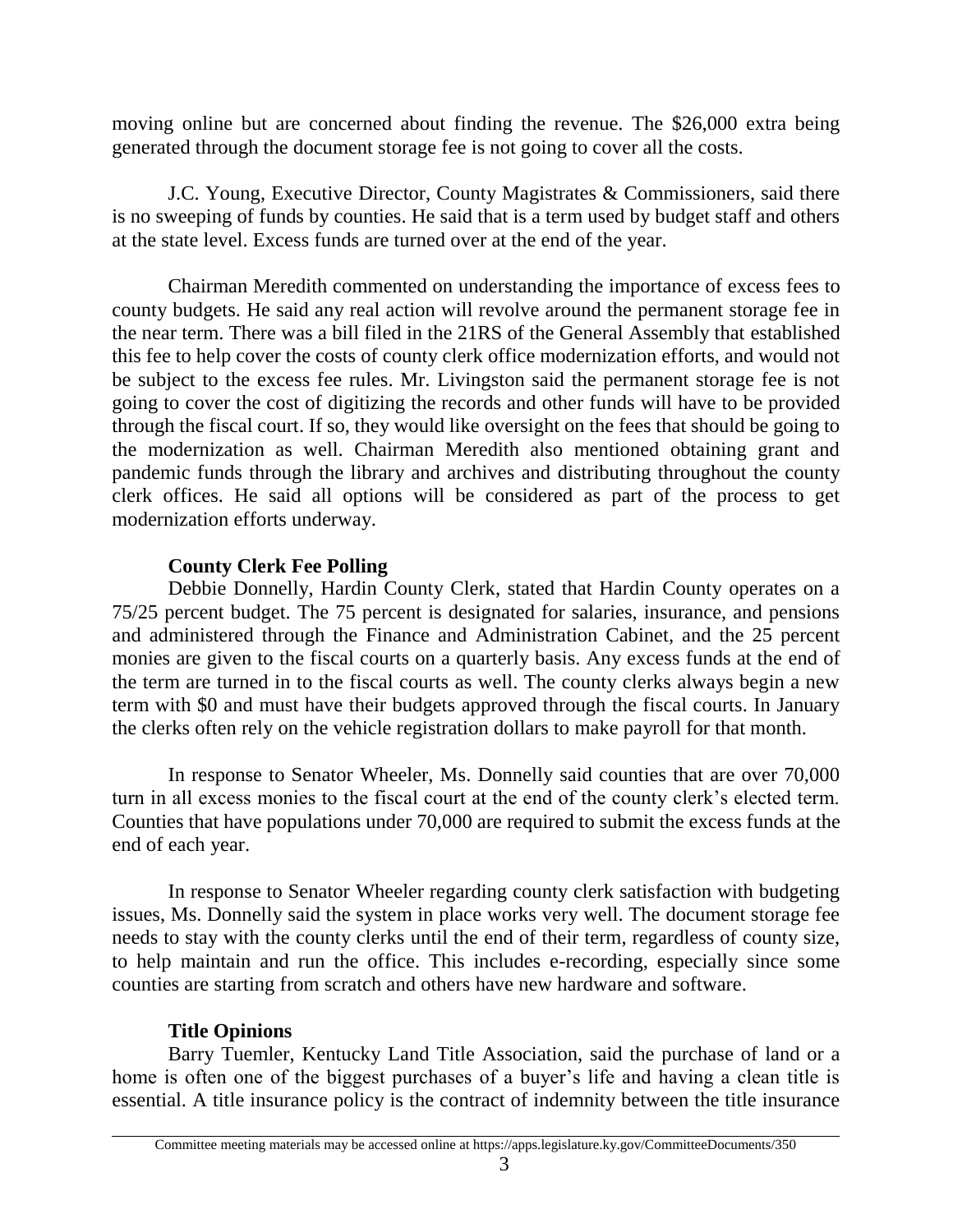company (the underwriter) and the insured owner of real estate or the mortgage, wherein the company insures the good and marketable title to the property. A title opinion is a legal opinion issued by an attorney wherein the attorney sets out the current status of title to real estate and confirms that the owner has good title to the property, subject to certain exceptions.

Mr. Tuemler said in order to facilitate real estate closings here in Kentucky, title insurance policies and title opinions are required by mortgage lenders as well as the buyers of real estate. Most lenders will not enter into a mortgage loan agreement without assurances that their mortgage interest is in "first and best" position in the event of a default by the borrower. The issuance of a title insurance policy and title opinions is based upon the ability to effectively search the land records in the county clerk's office in the county where the property lies. The search standards for residential property is 30 years, commercial property is 60 years, and a mineral rights search is back to patent.

In order to effectively search the title to real estate, the online records should include copies of the following documents: deeds; mortgages; UCC/fixture filings; plats of subdivided property; all covenants, conditions, and restrictions that related to real property; easements; leases; recorded powers of attorney; land contracts; wills; affidavits that affect/clarify the title to property; and all recorded liens including, judgment liens, state tax liens, federal tax liens, homeowner's association and condominium liens, recoupment and unemployment liens, lis pendent notices, child support liens, bail bonds, and civil penalty liens. City and county tax records, including records of delinquent taxes, are usually monitored and maintained by the County Sherriff's office or the specific municipality, as opposed to the Clerk's office. Chairman Meredith clarified the timeframes for some of the documents including 15 years for lis pendent notices, 5 years for bail bonds, and 10 years for civil penalty liens.

In response to Senator Howell, Mr. Tuemler said title searchers give as much credence to the online records as they do the physical records located in the county clerk's office. It is his opinion that the online index is just as good as in person with the rare exception of a few county clerks that have issues. He also said filing records online is just as valid as delivering them or mailing to the county clerk's office. Senator Howell said it could eventually eliminate real time issues and make the process quicker and more reliable by submitting documents online.

In response to Senator Wheeler, Mr. Tuemler said judgment liens cannot be renewed for longer periods over 15 years. He noted the UCC/fixture filing and federal liens can be renewed within a 10-year period.

In response to Representative Bridges, Mr. Tuemler said Kentucky does not have a marketable title act like some other states. In Ohio, they have a marketable title act that says anything before a 40-year period that turns up in a search cannot affect a good title to